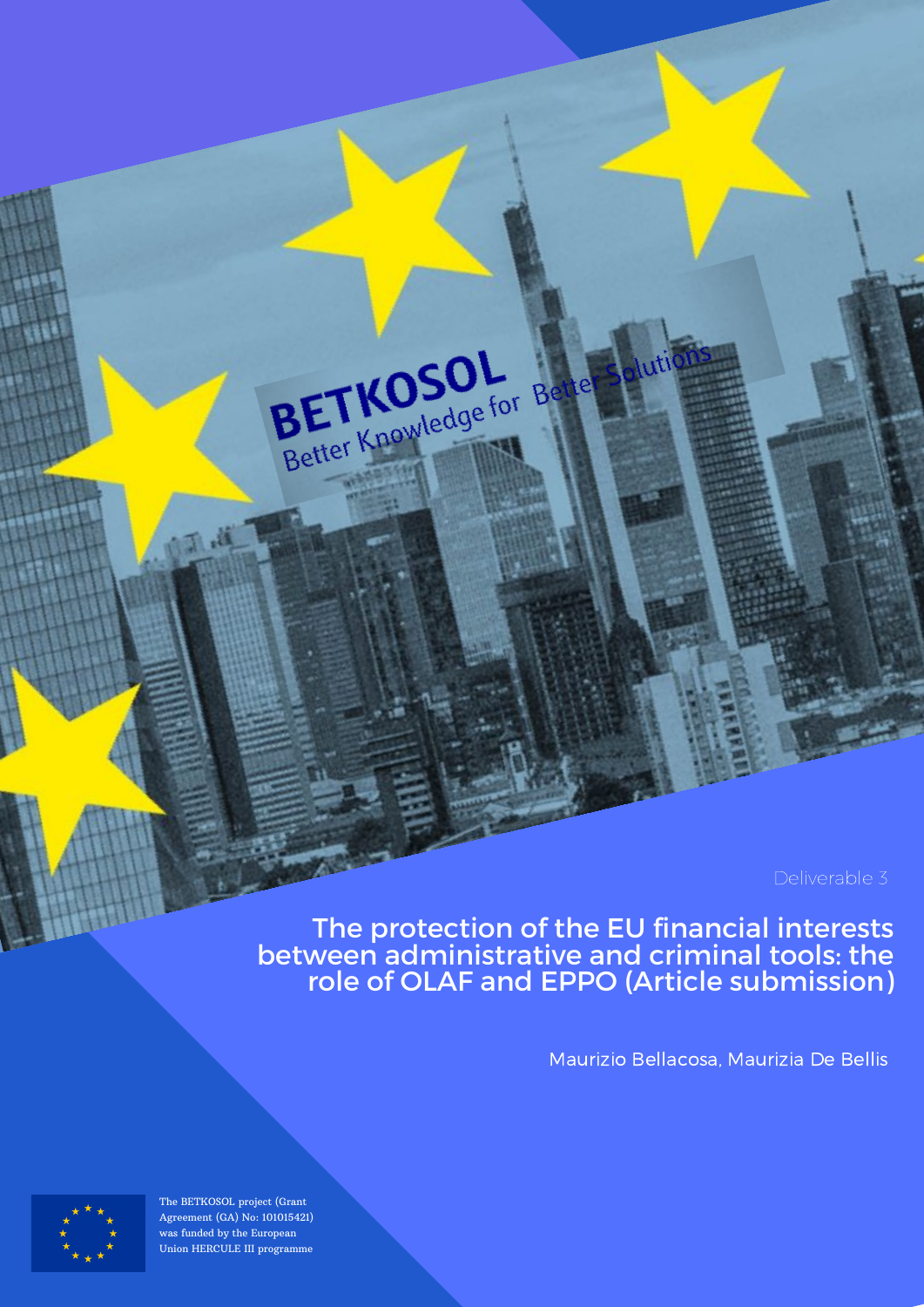### **DISCLAIMER**

This BETKOSOL project was funded by the European Union HERCULE III programme under Grant Agreement no. 101015421. The information in this deliverable reflects only the authors' views and the European Union is not liable for any use that may be made of the information contained therein.

**DISSEMINATION LEVEL**

Public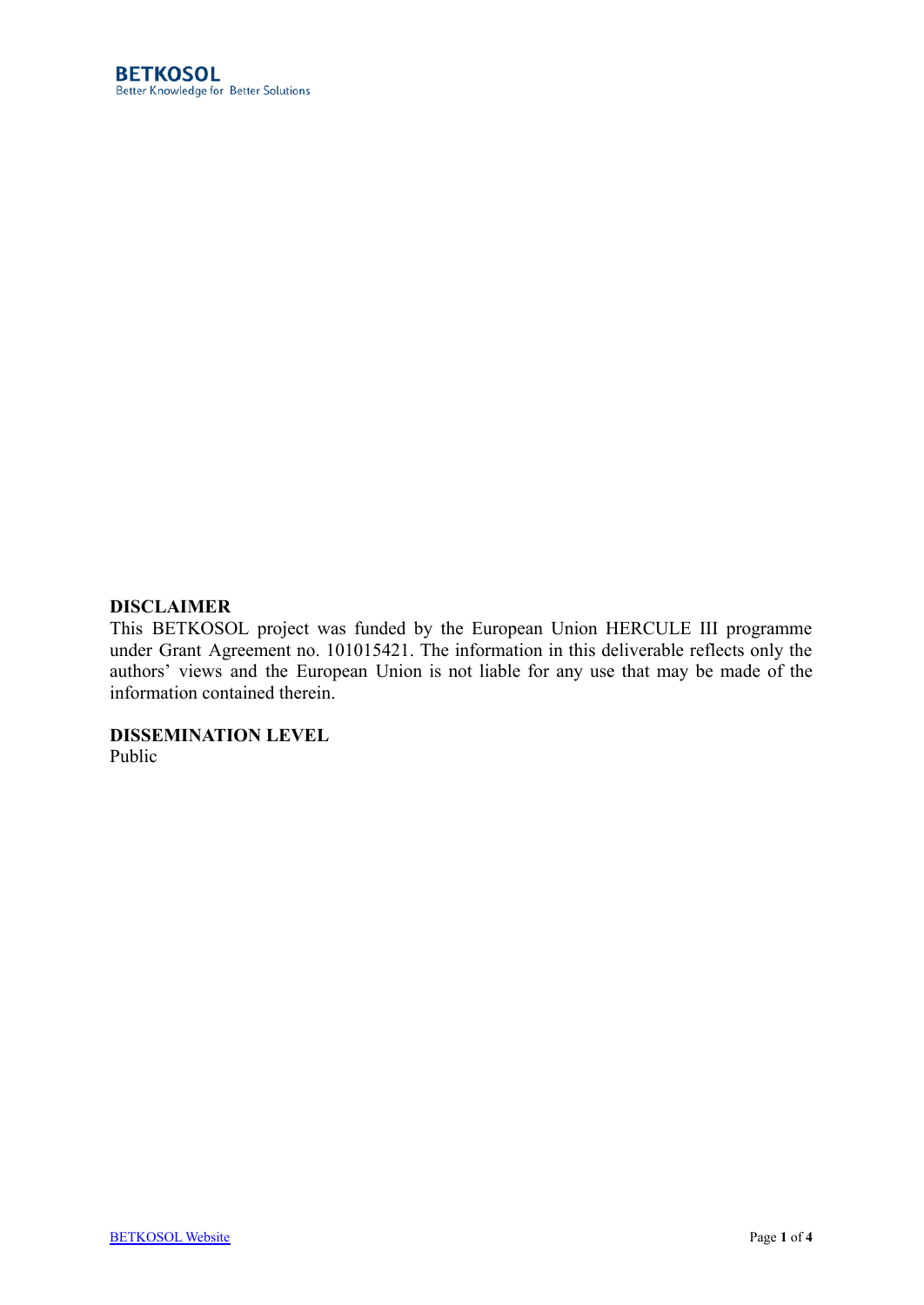Project: GA: HERCULE III: Funding Scheme:

BETKOSOL – Better Knowledge for Better Solutions 101015421 HERCULE 2020 Cofunding

# **The protection of the EU financial interests between administrative and criminal tools: the role of OLAF and EPPO (Article submission)**

Work Package 3 - Deliverable 3

Due date: 30.4.2022 Submission date: 29.04.2022 Lead beneficiary: LUISS University Authors: Maurizio Bellacosa, Maurizia De Bellis

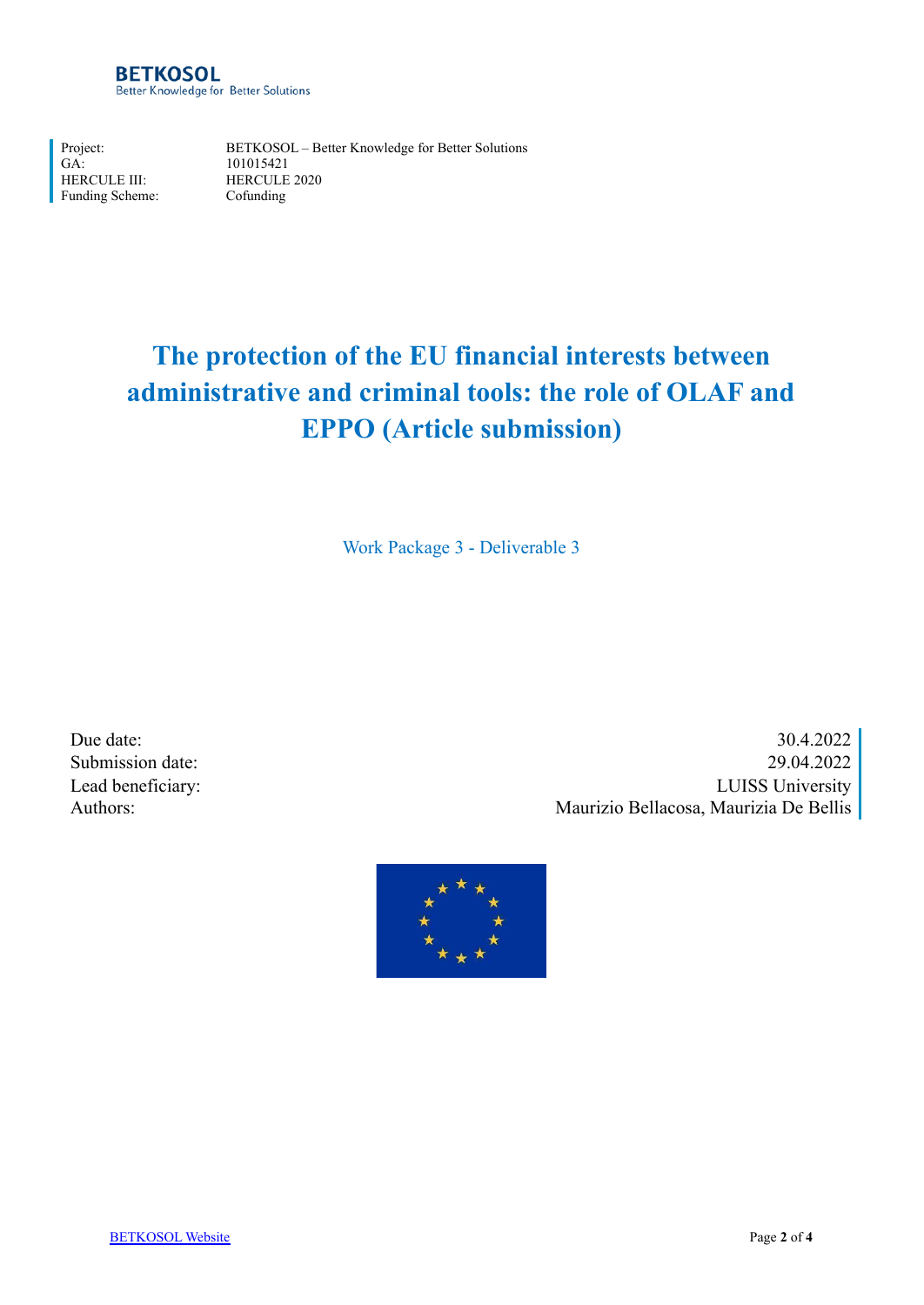## **Table of contents**

*[Section I.](#page-4-0) Abstract 4 [Section II. Acknowledgment](#page-4-1) 4*